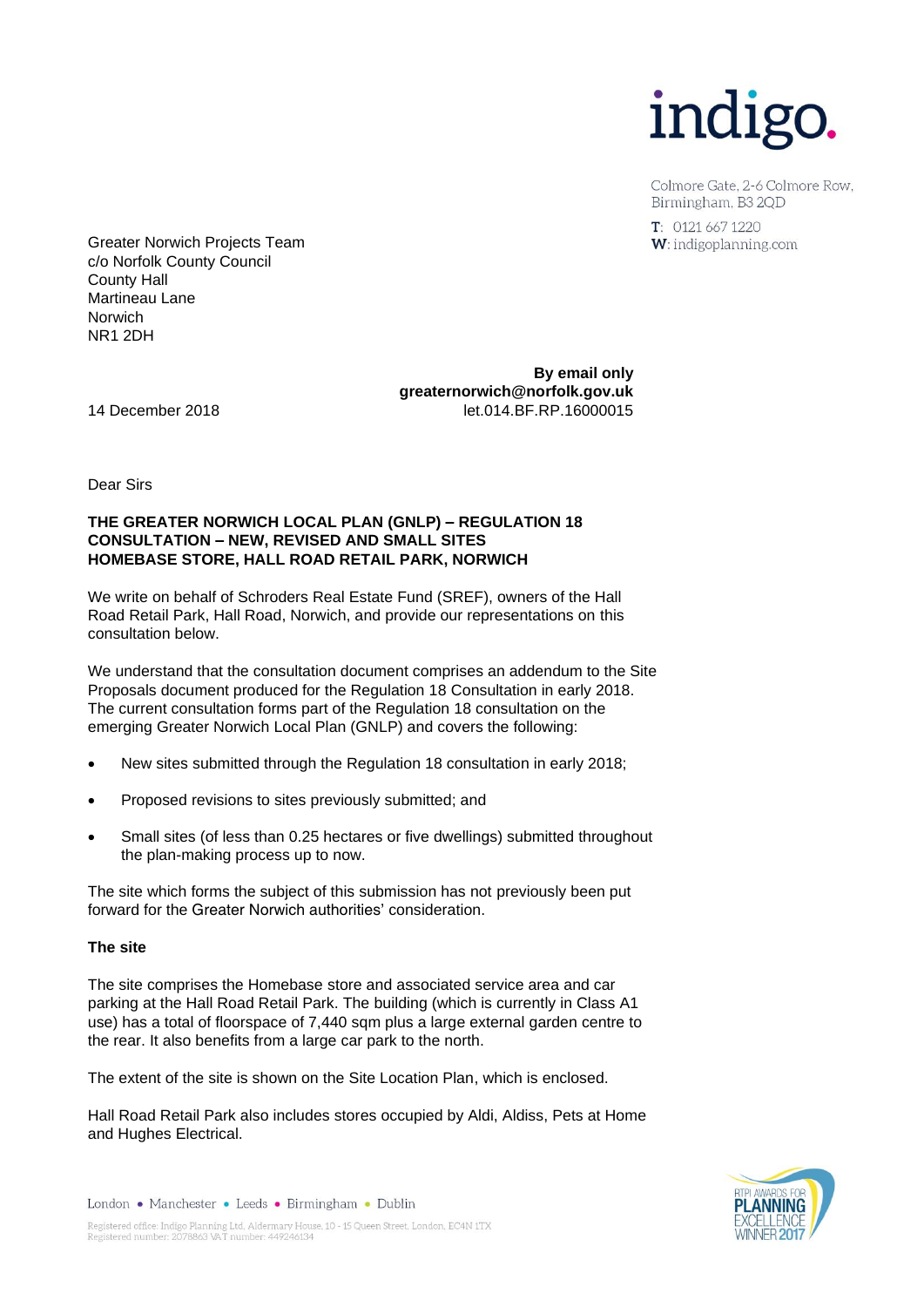There is a car park providing 529 spaces which serves the retail park. The principal access into the retail park is off Hall Road and there is a secondary access (and egress) off Sandy Lane.

The Hall Road Retail Park is one of the more accessible retail destinations in Norwich. Unlike the other major out-of-centre retail park within Norwich, it is also relatively well served by public transport and accessible to a substantial residential population.

# **Planning history**

Outline planning permission was granted in June 1996 for the construction of a non-food retail warehouse (bulky goods) development (LPA Ref: 4/95/0774/O).

The reserved matters, pursuant to outline permission 4/95/0774/O, were approved in March 2000 (LPA Ref: 4/1999/0478/D) for the 'erection of a single retail warehouse unit of 7,440 sqm with open garden centre'. The unit is now occupied by Homebase.

There is currently a live application for external alterations to support the subdivision of the unit, so it can accommodate other occupiers.

### **Potential redevelopment for residential use**

Homebase no longer requires such a large store and SREF have been considering options for the future use of the unit. They have recently submitted several planning applications to increase the flexibility of use of the unit to accommodate other retailers.

SREF are also considering the potential of the site to be redeveloped for alternative uses, including residential, and Indigo, on behalf of SREF, met a planning officer at Norwich City Council on 13 August 2018 to discuss the potential options (LPA Ref: 18/01187/PREAPP). In terms of residential use, officers considered that:

- A proposal to redevelop the site for residential use would likely be looked at positively, given the sustainable location which is immediately adjacent to the new district centre anchored by Asda and given the presence of residential development and related facilities and transport links within the city centre and surrounding area.
- It would need to be demonstrated that the residential development would have a satisfactory relationship with the surrounding commercial uses.
- A further key requirement would be the need for any residential development to respect the characteristics of the surrounding area in terms of scale and density.